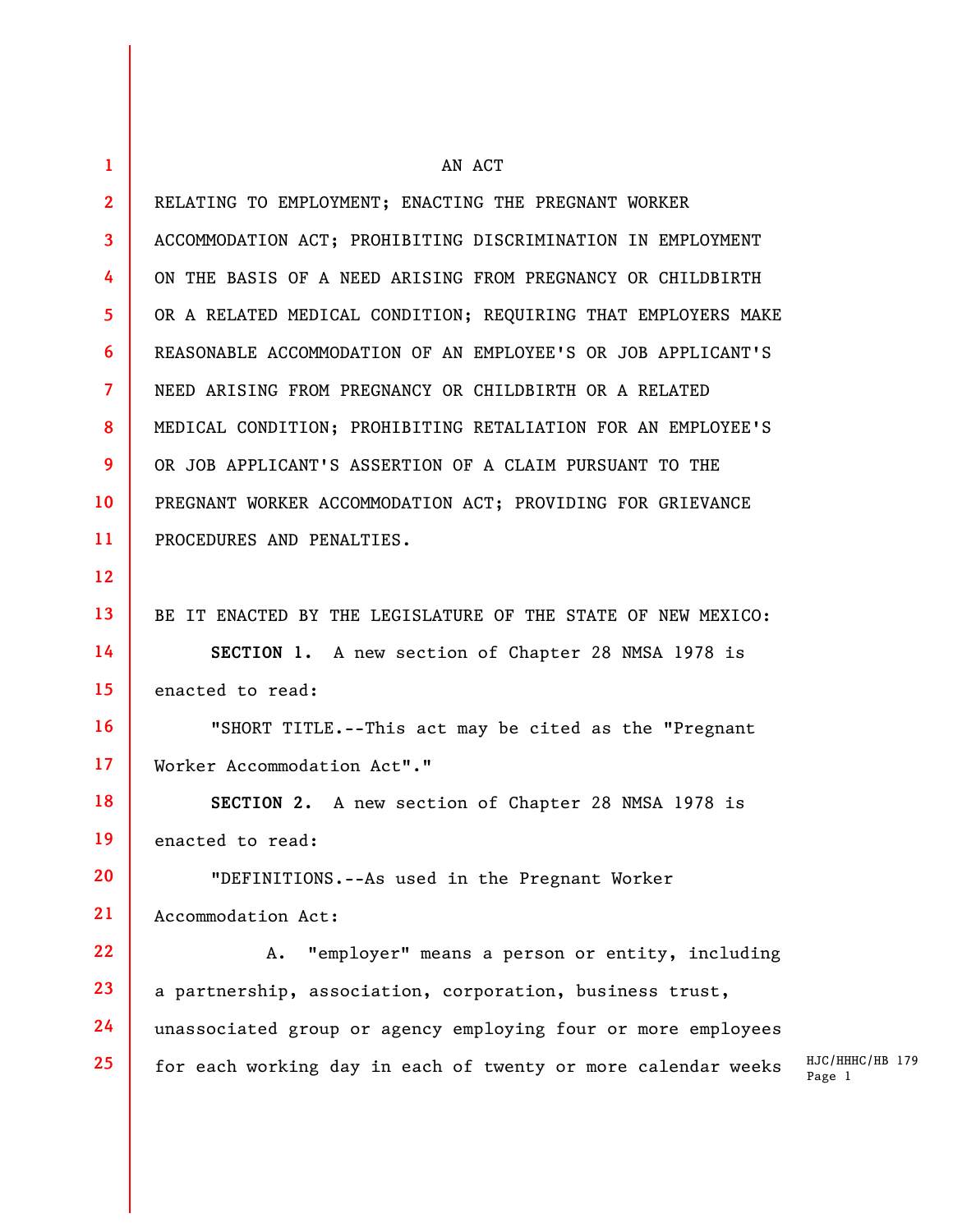HJC/HHHC/HB 179 Page 2 **1 2 3 4 5 6 7 8 9 10 11 12 13 14 15 16 17 18 19 20 21 22 23 24 25**  in the current or preceding calendar year, or a person or entity acting on behalf of or as an agent of an employer; B. "reasonable accommodation" means a modification or adaptation of the work environment, work rules or job responsibilities for as long as reasonably necessary upon an employee's request to enable the employee with a need arising from the employee's pregnancy or childbirth or a related medical condition to perform the job that does not impose an undue hardship on the employee's employer; and C. "undue hardship" means an employment accommodation requiring significant difficulty or expense on the part of the employer when considered in light of any of the following factors: (1) the nature and cost of the accommodation; (2) the number of persons the employer employs; (3) the variety of jobs performed at the employer's place of business; (4) the effect of the accommodation on expenses and resources; (5) the impact of the accommodation otherwise upon the employer's business; (6) the overall financial resources of the employer;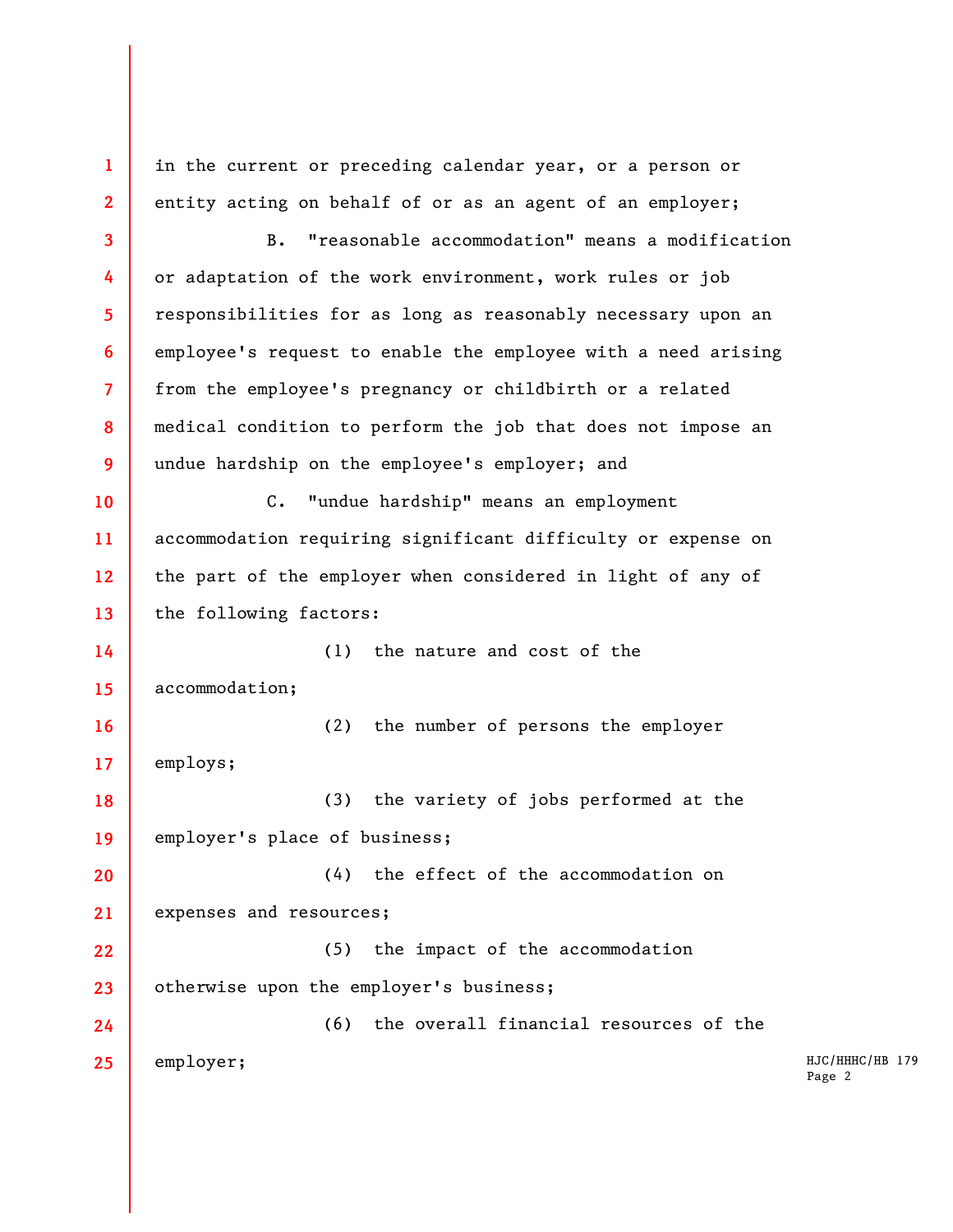HJC/HHHC/HB 179 Page 3 **1 2 3 4 5 6 7 8 9 10 11 12 13 14 15 16 17 18 19 20 21 22 23 24 25**  (7) the overall size of the business of an employer with respect to the number, type and location of its facilities, including geographic separateness; or (8) the type of operation of the employer, including the composition, structure and functions of the workforce of the employer." **SECTION 3.** A new section of Chapter 28 NMSA 1978 is enacted to read: "EMPLOYMENT DISCRIMINATION--PROHIBITION.-- A. It is an unlawful discriminatory practice for an employer to: (1) fail to make reasonable accommodation for an employee or job applicant with a need arising from pregnancy or childbirth or a related medical condition, unless the employer demonstrates that the accommodation constitutes an undue hardship; (2) refuse to hire, discharge, refuse to promote, demote or discriminate in matters of compensation or leave or terms, conditions or privileges of employment against any person otherwise qualified for employment on the basis of a need arising from that person's pregnancy or childbirth or a related medical condition, including receipt of benefits under fringe benefit programs, unless based on a bona fide occupational qualification; (3) print or circulate or cause to be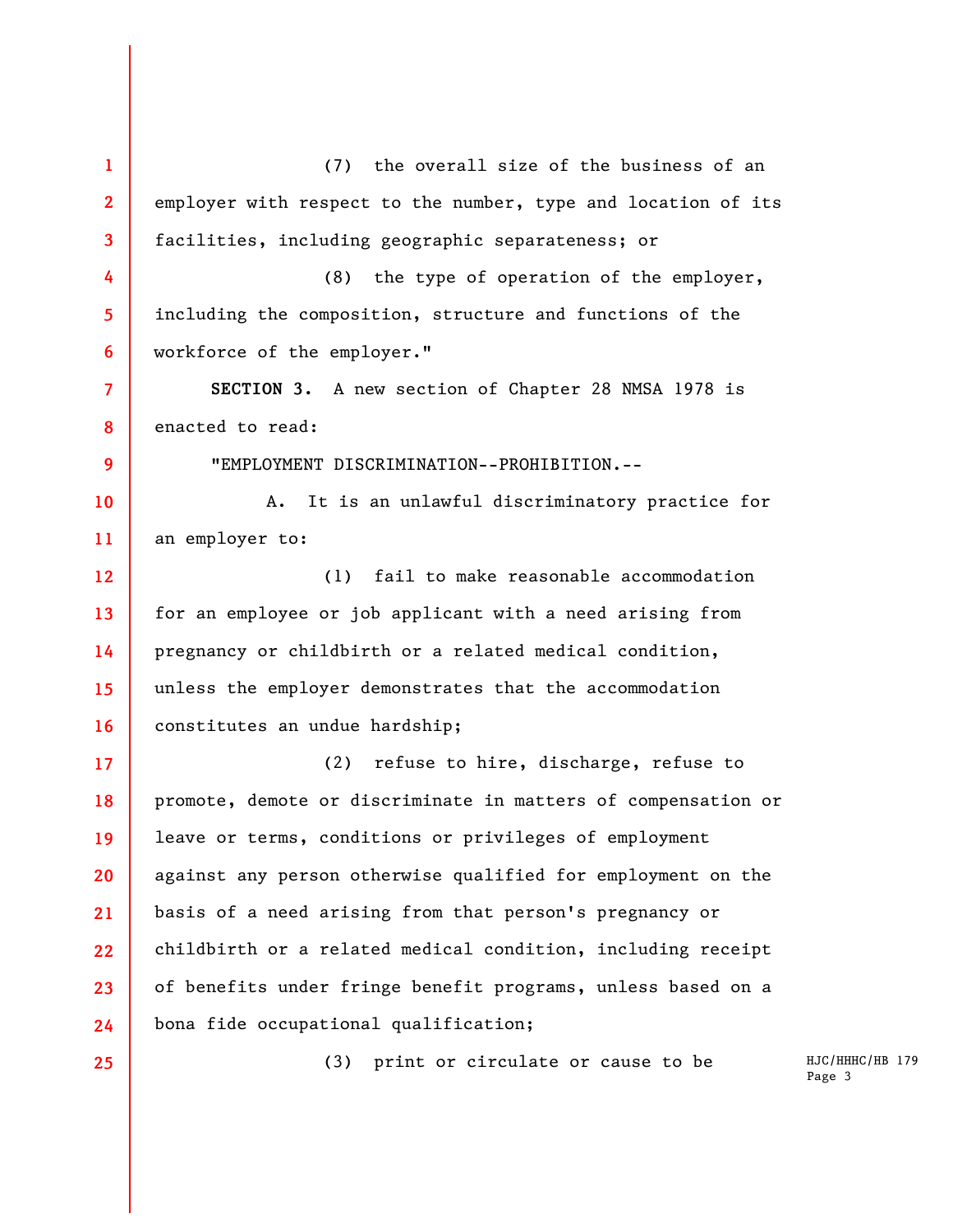printed or circulated any statement, advertisement or publication; use any form of application for employment; or make any inquiry regarding prospective employment that expresses, directly or indirectly, any limitation, specification or discrimination as to a need arising from a person's pregnancy or childbirth or a related medical condition, unless based on a bona fide occupational qualification; and

**1** 

**2** 

**3** 

**4** 

**5** 

**6** 

**7** 

**8** 

**9 10 11 12**  (4) require an employee to take paid or unpaid leave if another reasonable accommodation can be provided to the employee with a need arising from pregnancy or childbirth or a related medical condition.

**13 14 15 16 17 18 19 20**  B. It is an unlawful discriminatory practice for an employer to refuse to list, properly classify for employment or refer a person for employment in a known available job for which the person is otherwise qualified on the basis of a need arising from the person's pregnancy or childbirth or a related medical condition, unless the employer's action is based on a bona fide occupational qualification.

**21 22 23 24 25**  C. It is an unlawful discriminatory practice for an employer's agent to comply with a request from an employer for referral of applicants for employment if the request indicates, directly or indirectly, that the employer discriminates in employment on the basis of a need arising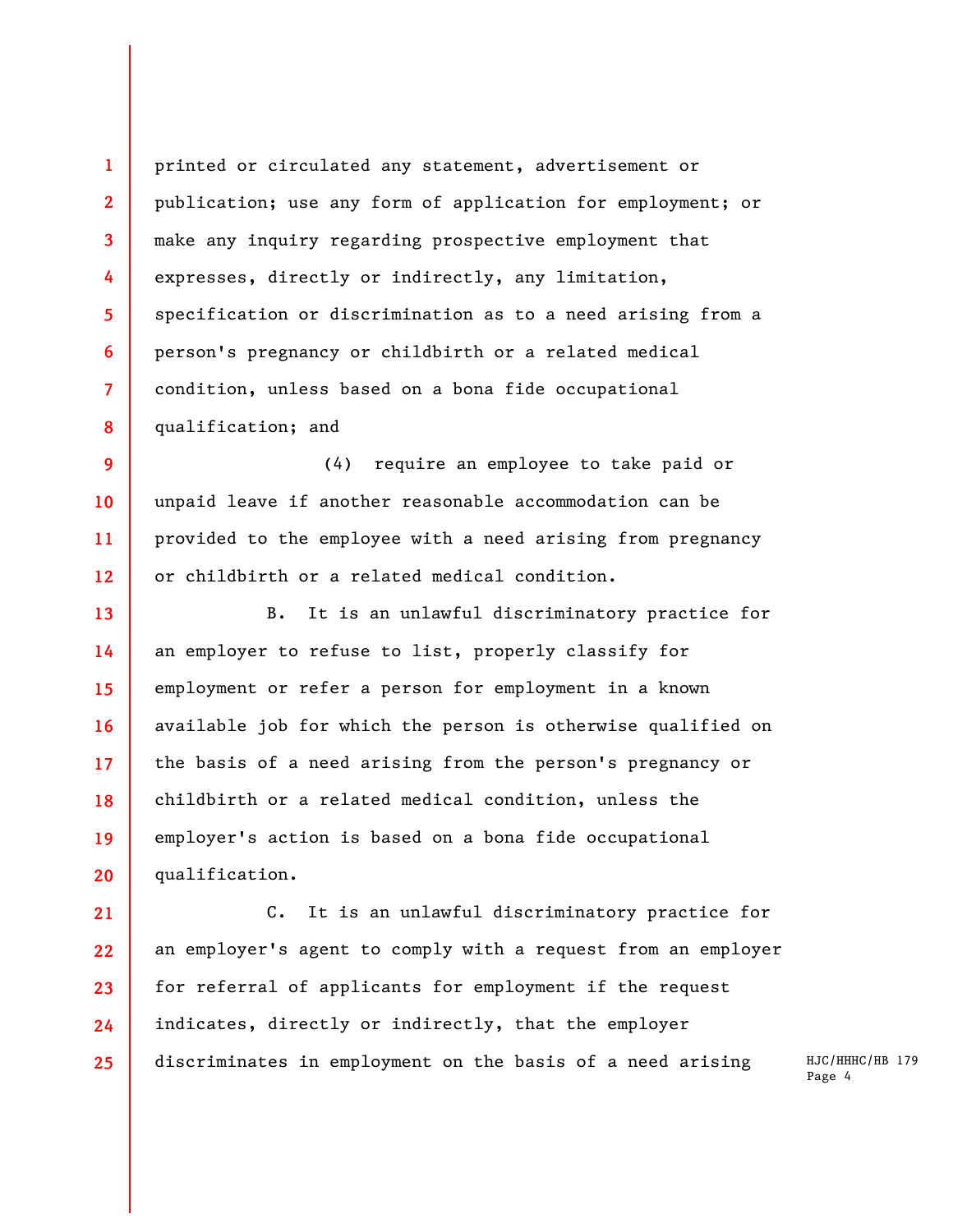(4) within ten days of an employee giving an HJC/HHHC/HB 179 Page 5 **1 2 3 4 5 6 7 8 9 10 11 12 13 14 15 16 17 18 19 20 21 22 23 24 25**  from the person's pregnancy or childbirth or a related medical condition, unless that discrimination is based on a bona fide occupational qualification. D. An employer shall not disclose the reason for the employee accommodation granted pursuant to the Pregnant Worker Accommodation Act, including the employee's need arising from pregnancy or childbirth or a related medical condition." **SECTION 4.** A new section of Chapter 28 NMSA 1978 is enacted to read: "PREGNANCY ACCOMMODATION NOTICE.-- A. An employer shall provide written notice of an employee's rights pursuant to the Pregnant Worker Accommodation Act to be free from discrimination related to pregnancy or childbirth or a related medical condition, including the right to reasonable accommodation for a need arising from pregnancy or childbirth or a related medical condition, to: (1) job applicants; (2) new employees at the commencement of employment; (3) existing employees within one hundred twenty days after the effective date of the Pregnant Worker Accommodation Act; and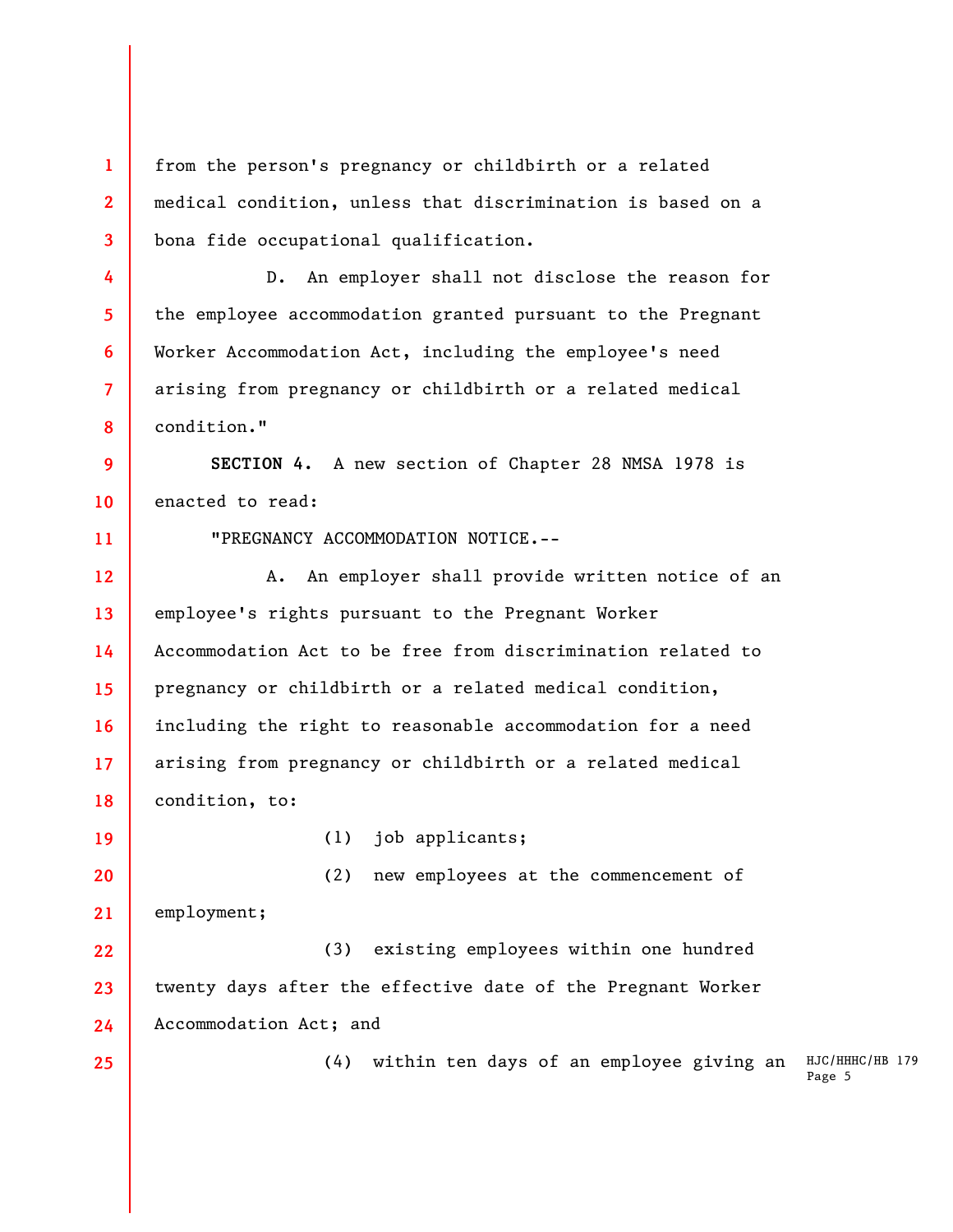**1 2**  employer notice of pregnancy or childbirth or a related medical condition.

B. The notice provided pursuant to this section shall also be conspicuously posted at an employer's place of business in an area accessible to employees."

**SECTION 5.** A new section of Chapter 28 NMSA 1978 is enacted to read:

**8 9 10 11 12 13 14 15 16 17 18 19**  "RETALIATION PROHIBITED.--It is a violation of the Pregnant Worker Accommodation Act for an employer or any other person to refuse to hire, discharge, refuse to promote, demote or discriminate against a person in matters of compensation or leave or terms, conditions or privileges of employment in retaliation for the person having a need arising from pregnancy, childbirth or a related medical condition, for asserting a claim or right pursuant to the Pregnant Worker Accommodation Act, for assisting another person to assert a claim or right pursuant to the Pregnant Worker Accommodation Act or for informing another person about employment rights or other rights provided by law."

**20 21 SECTION 6.** A new section of Chapter 28 NMSA 1978 is enacted to read:

**22** 

**3** 

**4** 

**5** 

**6** 

**7** 

"GRIEVANCE PROCEDURE.--

**23 24 25**  A. A person claiming to be aggrieved by an unlawful discriminatory practice in violation of the Pregnant Worker Accommodation Act may seek relief under the Human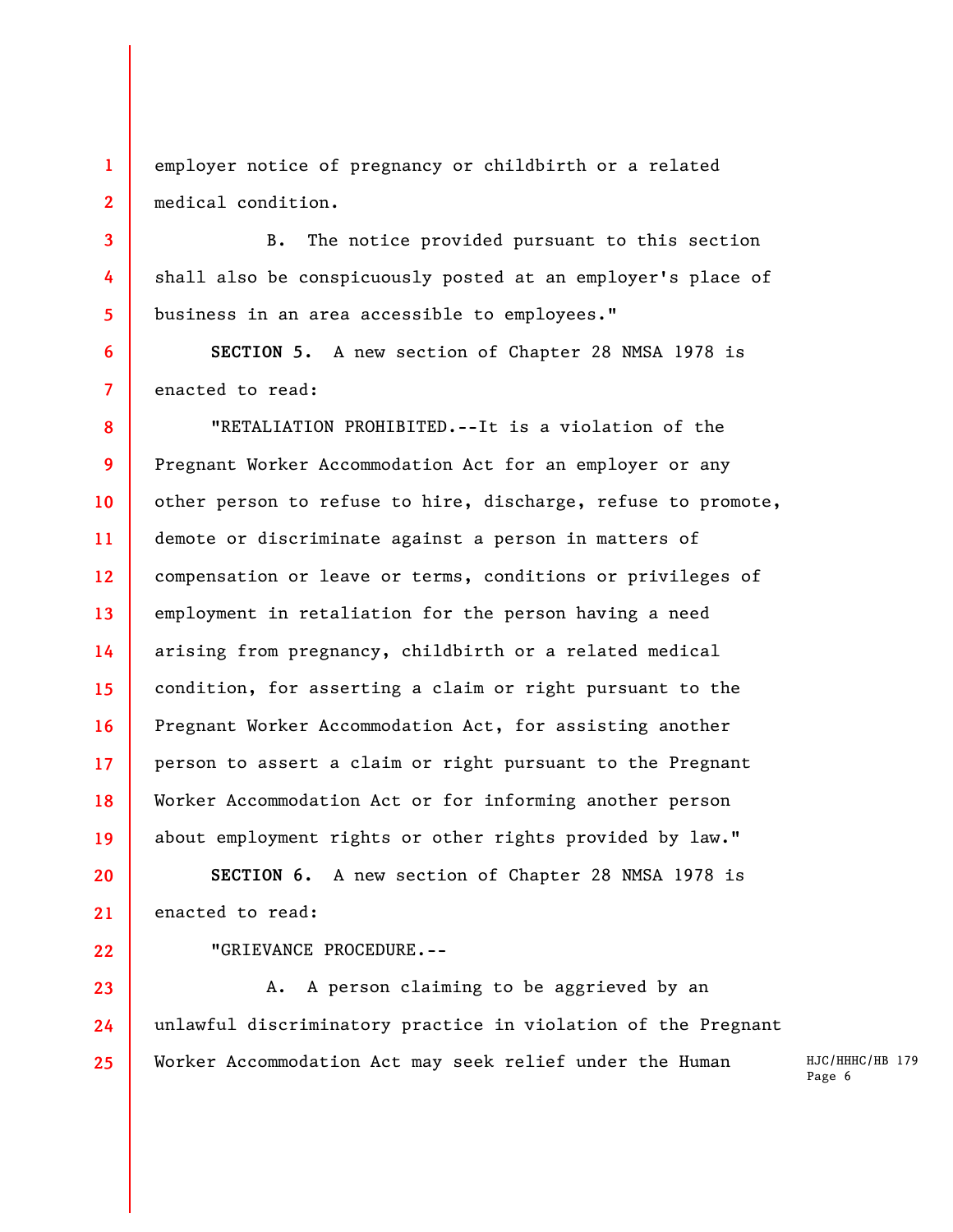Rights Act pursuant to the process set out in Sections 28-1-10 through 28-1-13 NMSA 1978.

B. The secretary of workforce solutions shall adopt and promulgate rules to carry out the provisions of the Pregnant Worker Accommodation Act and provide for grievance procedures pursuant to that act. These rules shall provide for grievance procedures pursuant to which:

**8 9 10**  (1) an employee seeking accommodation may seek expedited review of the employee's request for accommodation; and

**11 12 13**  (2) within twenty days of the filing of an expedited complaint by the employee seeking accommodation, the director shall:

**14 15 16**  (a) issue a probable cause or no probable cause determination related to the initial complaint;

**17 18 19**  (b) initiate the resolution of a probable cause determination through mediation or other voluntary means deemed appropriate; or

**20 21 22 23 24**  (c) when voluntary resolution to the complaint cannot be reached, the director shall afford the complainant a right to sue opportunity or shall file the necessary complaint with the human rights commission in accordance with the provisions of the Human Rights Act.

**25** 

**1** 

**2** 

**3** 

**4** 

**5** 

**6** 

**7** 

C. The director shall resolve all expedited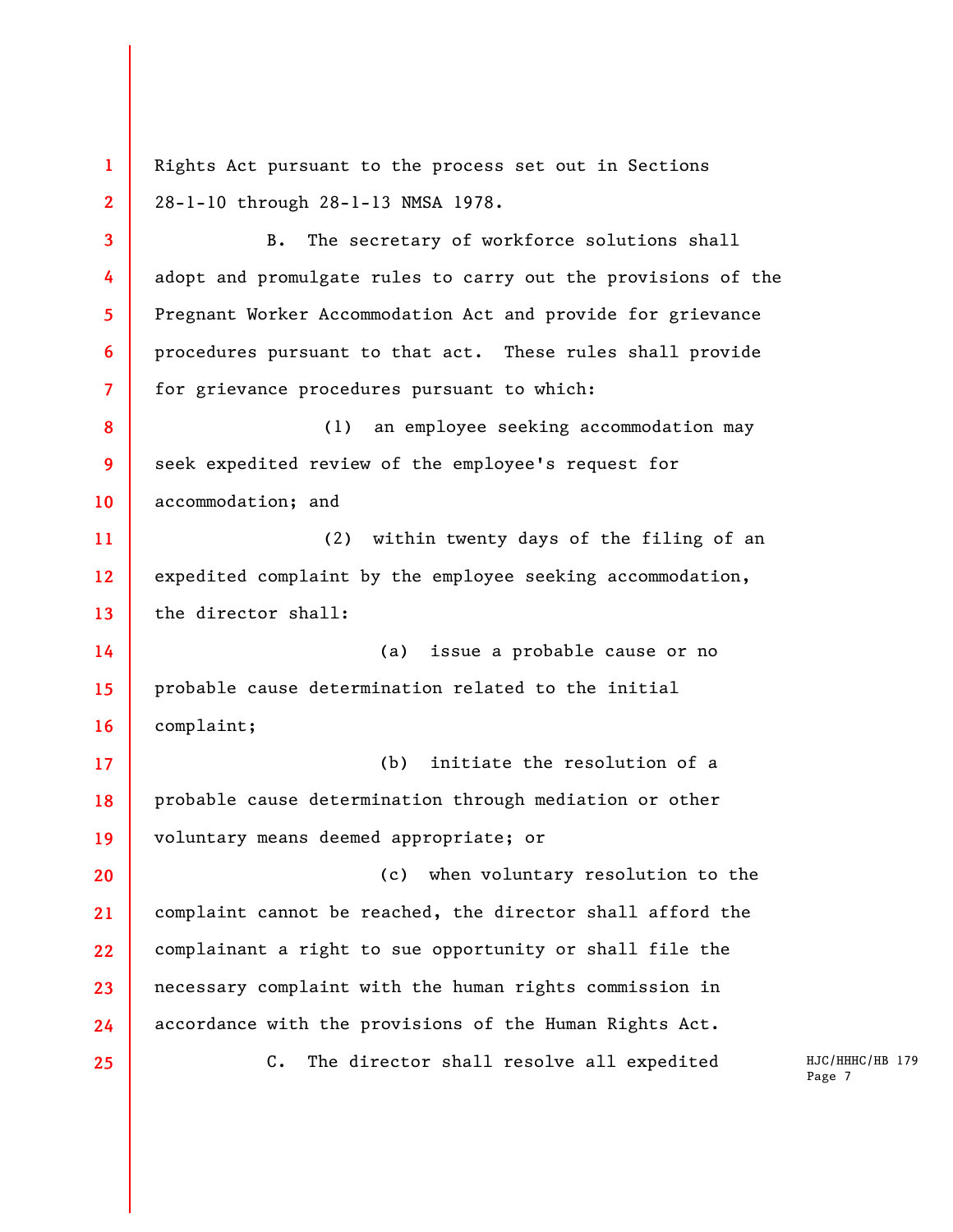complaints under the Pregnant Worker Accommodation Act and shall issue final written findings of fact served on the complainant and the responding employer within fifty days of the complaint being filed, unless good cause is shown for a delay.

**1** 

**2** 

**3** 

**4** 

**5** 

**17** 

**25** 

**6 7 8 9 10 11 12 13**  D. An employee seeking accommodation pursuant to the Pregnant Worker Accommodation Act may request, and the director shall issue without delay upon an employee's request, an order of nondetermination after the director's receipt of the complaint and, in jointly filed cases, after the federal complaint has been closed. The order of nondetermination may be appealed pursuant to the provisions of Section 28-1-13 NMSA 1978.

**14 15 16**  E. In addition to any judgment awarded to the plaintiff of actual damages and reasonable attorney fees, a court may order:

(1) in its discretion, treble damages;

**18 19 20 21 22**  (2) appropriate injunctive relief, including requiring an employer to post in the place of business a notice describing violations by the employer, as determined by the court or a copy of a cease and desist order applicable to the employer;

**23 24**  (3) appropriate equitable relief, including employment reinstatement or promotion; or

(4) in its discretion, punitive damages to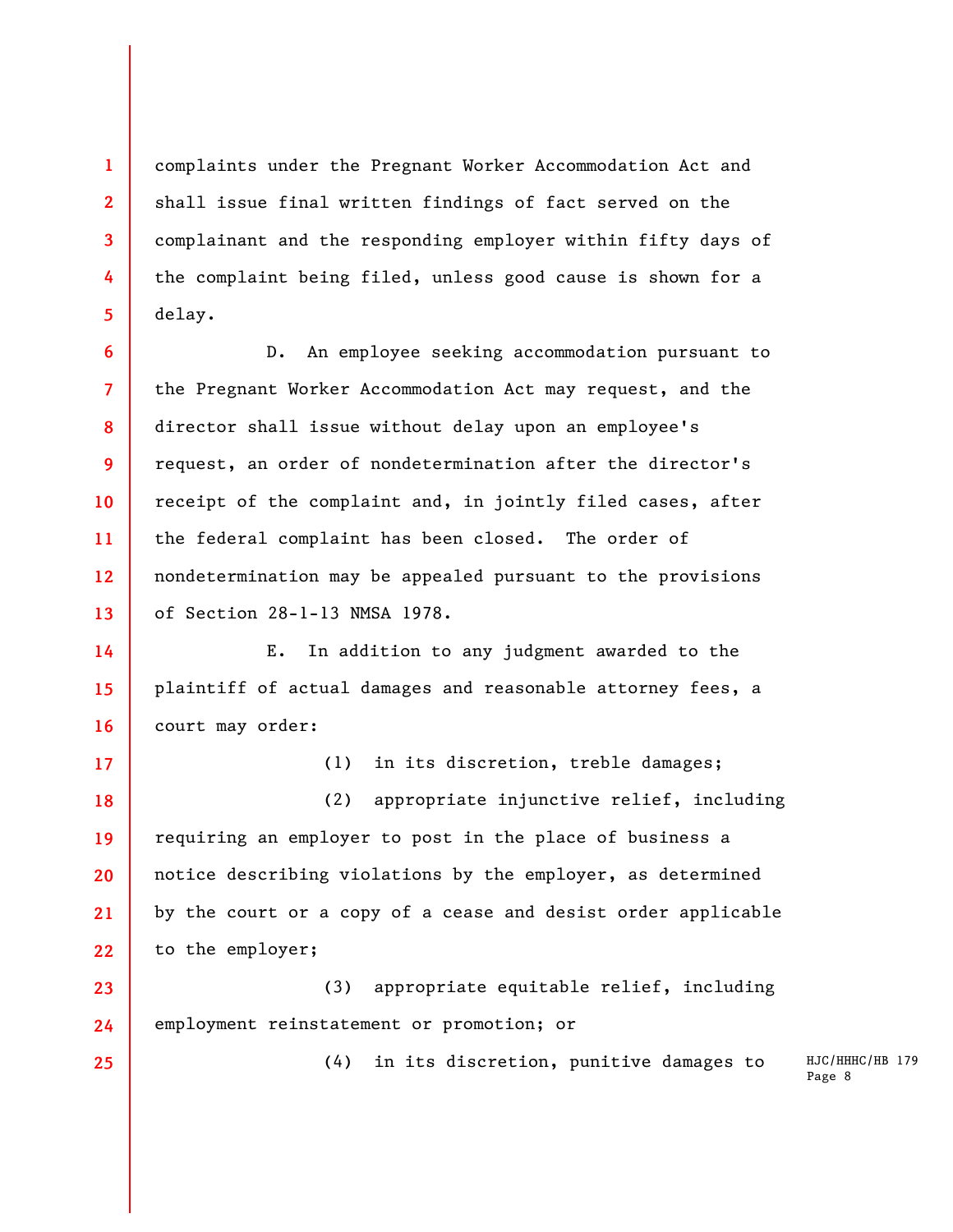**1**  an employee or job applicant.

**2 3 4 5 6 7 8 9 10 11 12 13 14 15 16 17 18 19 20 21 22 23 24 25**  F. A court shall deny treble or punitive damages if an employer shows to the satisfaction of the court: (1) that the act or omission giving rise to an alleged violation of the Pregnant Worker Accommodation Act was consistent with an act or omission of a reasonable employer in the same or similar circumstances; (2) that the employer had reasonable grounds for believing that the employer's act or omission was not a violation of the Pregnant Worker Accommodation Act; or (3) that other good cause exists for an act or omission giving rise to an alleged violation of the Pregnant Worker Accommodation Act. G. As used in this section, "director" means the director of the human rights bureau of the labor relations division of the workforce solutions department." **SECTION 7.** A new section of Chapter 28 NMSA 1978 is enacted to read: "HUMAN RIGHTS ACT--CONSTRUCTION.-- A. Nothing in the Pregnant Worker Accommodation Act shall be construed to affect any bargaining agreement, employment agreement or company policy providing remedies, rights, procedures or benefits related to pregnancy, childbirth or a related medical condition that are greater than, or in addition to, those required under that act. An